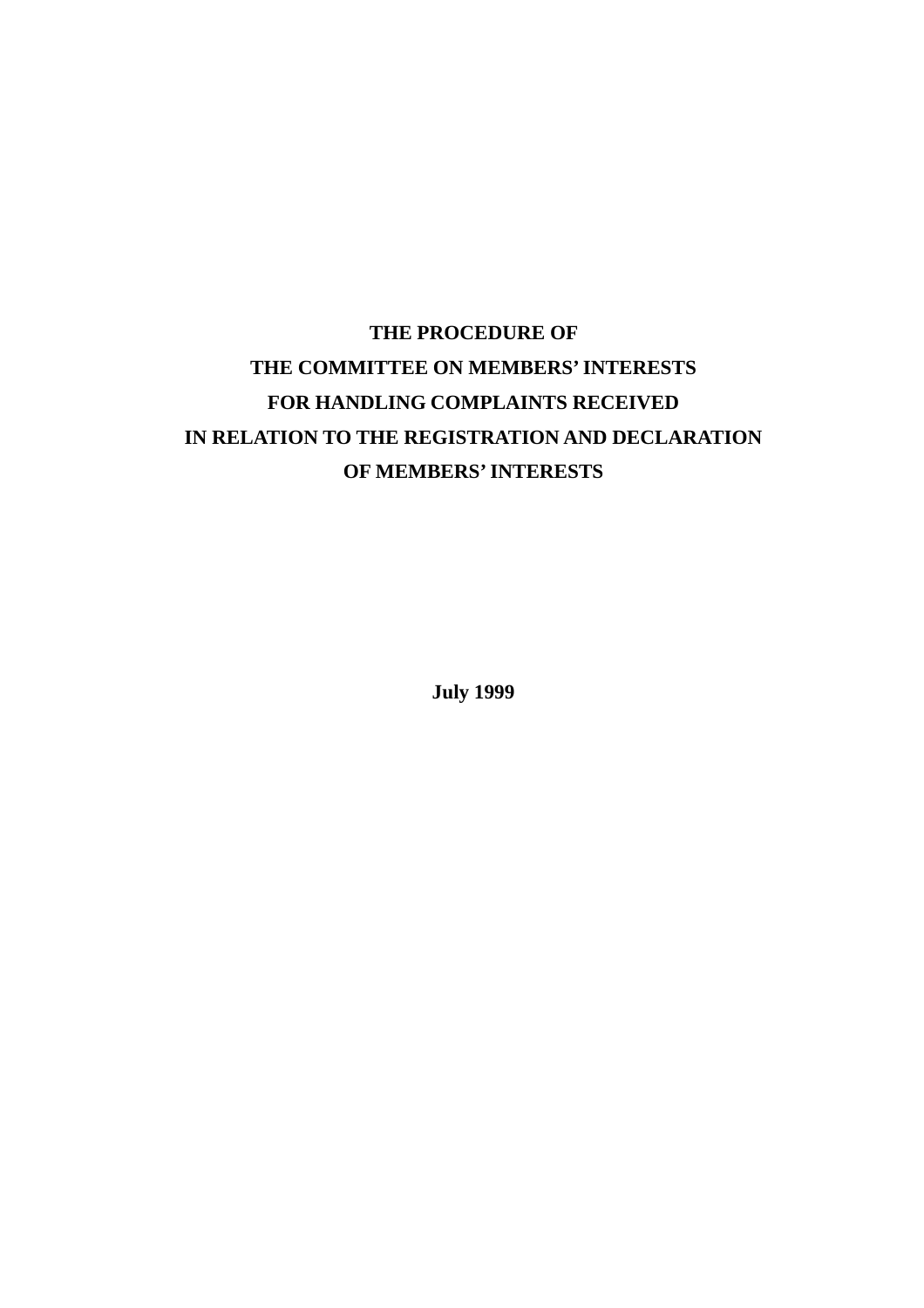## **The procedure of the Committee on Members' Interests for handling complaints received in relation to the registration and declaration of Members' interests**

## **Convening the first meeting**

- (1) Upon receipt of a written complaint by the Committee on Members' Interests (the Committee) from a Member or a member of the public (thereafter referred to as "the complainant) about the registration or declaration of interests of a Member (thereafter referred to as "the Member under complaint"), the Clerk to the Committee (the Clerk) shall forthwith contact and verify the identity of the complainant. The Clerk shall then distribute the complaint in the form of a confidential document to members of the Committee (the members) and he shall ask the Chairman of the Committee (the Chairman) to decide within two working days whether a meeting on the matter should be held (in the event of the absence of the Chairman from Hong Kong or the Member under complaint being the Chairman, the Clerk shall seek instruction from the Deputy Chairman; the same principle shall apply in subsequent paragraphs). If the Chairman or the Clerk receives a complaint by an anonymous or unidentifiable person or by a person who cannot be contacted, the Chairman shall instruct the Clerk to circulate the complaint to other members in the form of a confidential document for information. However, the Committee will not consider the complaint.
- (2) In deciding whether a meeting should be held to consider the complaint received, the Chairman may decide not to hold such a meeting for the following reasons:
	- (a) the complaint is not related to the registration and declaration of Members' interests;
	- (b) the complaint is merely based on speculations, inferences or unfounded judgements;
	- (c) the complaint is made by an anonymous or unidentifiable person or by a person who cannot be contacted; or
	- (d) other reasons he deems appropriate.
- (3) If the Chairman decides that the Committee should meet, he shall instruct the Clerk to arrange for the first meeting to be held within the next seven working days to consider the complaint.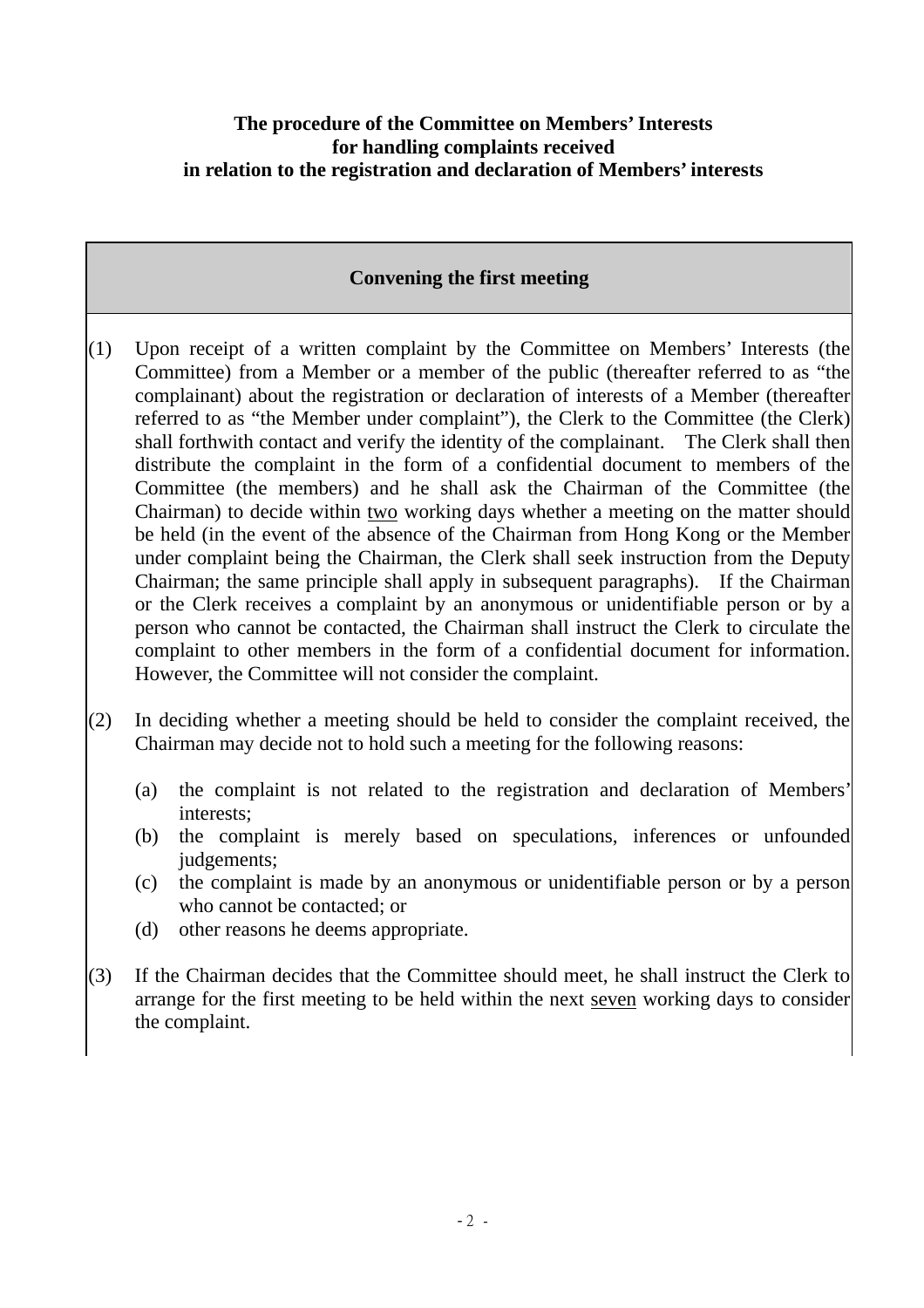- (4) If the Chairman decides not to hold such a meeting and conveys to the Clerk his decision as well his reasons for making such a decision, the Clerk shall inform other members of the Chairman's decision and his reasons. If any member indicates disagreement with the decision in writing, the Clerk shall, by way of a circular, ask the members to forward replies to him within three working days on whether a meeting should be held to consider the complaint. In the event that the Clerk receives replies in which the majority of members indicate their support for holding a meeting, he shall ask the Chairman to fix the date, the time and the venue for the meeting. The first meeting shall be held within the next seven working days.
- (5) If the Chairman makes a decision of not holding a meeting and the Clerk does not receive replies from a majority of members indicating disagreement with this decision after the expiry of the three-day deadline since the issue of the circular, the Committee will not take any further action on the complaint.

## **Preliminary consideration**

- (6) The Committee may hold a meeting or a series of meetings to consider the complaint.
- (7) The purposes of such meetings are:
	- (i) To ascertain the subject of the complaint and the provisions of the Rules of Procedure relevant to the allegations in question; and
	- (ii) To gather information relevant to the complaint and the allegations in question, such as the dates, amounts of money (if any), persons involved, etc. Such information should not include media reports, information provided by anonymous persons and speculations, inferences or judgements made by individuals.
- (8) The Committee may invite the complainant to attend a meeting to provide information. The Committee may also invite the Member under complaint to attend the meeting to give explanations and to provide information. If the Member under complaint admits all the allegations at this stage, and the Committee is of the opinion that it is able to determine whether the complaint is substantiated and decides that an enquiry is not necessary, the Committee shall report to the Council and make a recommendation as to a sanction to be imposed on the Member under complaint.
- (9) The Committee may decide not to proceed with an investigation if it is of the opinion that the complaint is not substantiated.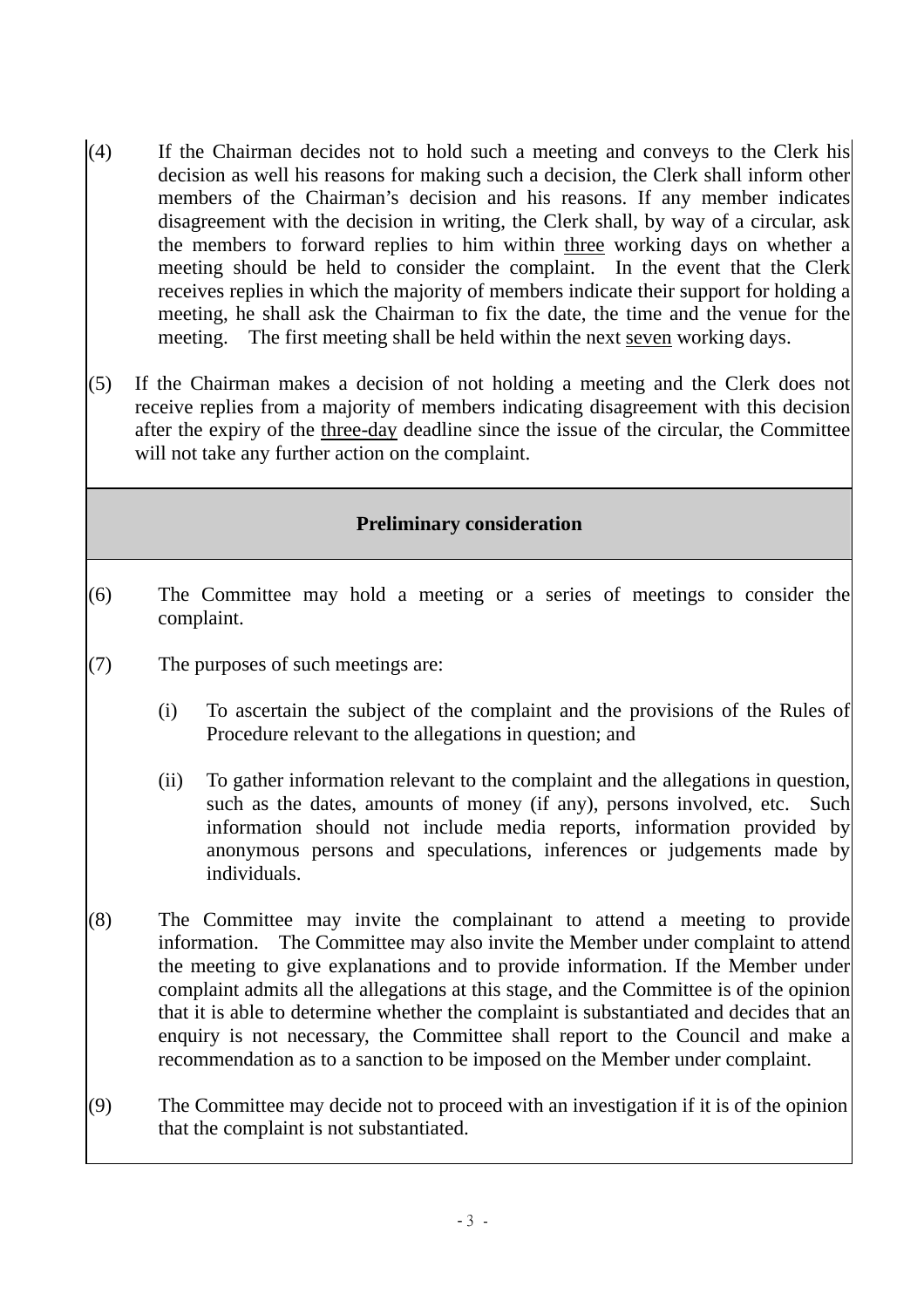## **Investigation**

- (10) If the Committee decides to conduct an investigation into the complaint, the Committee shall instruct the Clerk to convey the decision to the complainant and the Member under complaint and to provide the Member under complaint with information received in relation to the complaint.
- (11) In the course of conducting an enquiry, the Committee may, in accordance with section 9(1) of the Legislative Council (Powers and Privileges) Ordinance (Cap. 382), order any person to attend before the Committee and to give evidence or to produce any paper, book, record or document in the possession or under the control of such person. The Committee may cause witnesses to be examined at a meeting upon oath. The Committee may ask the complainant, the Member under complaint and other persons to confirm upon oath the information and statements they have provided at previous meetings.
- (12) The Member under complaint shall have the right to give explanations, make clarification and provide information on the subject of the complaints and the related matters.

## **The Committee's decision as to whether a complaint is substantiated**

- (13) If the Committee decides that there is sufficient evidence to show and substantiate that the Member under complaint has provided false information in registering and declaring interests or has failed to register or declare registrable or declarable interests, it shall inform the complainant and the Member under complaint of its decision that the complaint is substantiated.
- (14) Upon receipt of the Committee's notification of its decision that the complaint is substantiated, the Member under complaint may make a request in writing to the Committee for a review of the decision within the next seven working days, and he may submit written statements and provide any other information which is unavailable at hearings held earlier. Upon receipt of the written request for a review of the Committee's decision from the Member under complaint, the Chairman shall instruct the Clerk to arrange for a meeting to be held for such purpose within the next seven`working days to hear the explanation made by the Member under complaint and to review its earlier decision.